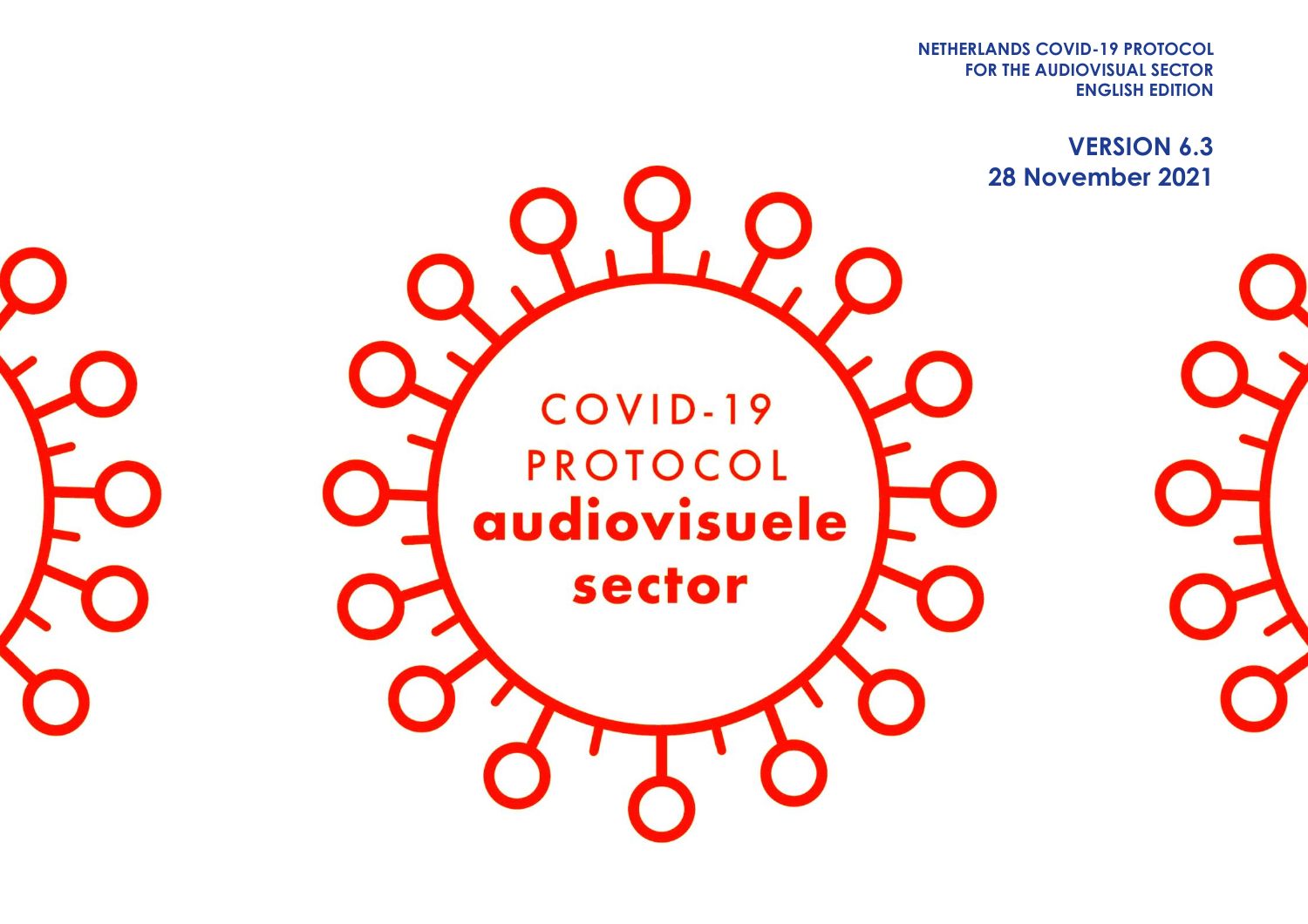# **NETHERLANDS COVID-19 PROTOCOL FOR THE AUDIOVISUAL SECTOR**

#### **Preamble**

The different professions that are involved in audiovisual productions want to continue their work in a safe and responsible way. This is because of the direct and indirect economic interests and because of the vital cultural and social function of audiovisual productions: these act both as a connective tissue for society and as a source of information, amusement, emotion and reflection.

This protocol contains hygiene guidelines, precautionary and protective measures and rules of behaviour. Their purpose is to ensure that workplaces and work situations are as safe as possible during the COVID-19 pandemic. The protocol provides clarity to everyone who is involved in audiovisual productions, including professionals, businesses, public service and commercial broadcasters, clients, financiers, and insurers/guarantee funds.

The protocol focuses on the development, preproduction, production and postproduction of audiovisual productions in the broad sense of the term, both scripted and non-scripted, including news and informative programmes, entertainment, commercials, fiction, documentaries, animation, and interactive productions. It applies to various work situations, including filming in the studio and/or when on location indoors or outdoors. It also covers the way activities can continue to be performed safely at home.

The starting point for this protocol is the existing recommendations and measures published by the RIVM. This version is based on the state of affairs per 28 November 2021 and will in all cases be updated as soon as possible when new insights, recommendations or measures come into force. The protocol is published on the websites of NAPA and NCP, as is the indicative risk assessment table and a list of Frequently Asked Questions.

Since every audiovisual production is different, in practice there may be a reason for parties to make a carefully considered departure from this protocol if the situation demands it. It is up to the parties involved to consider carefully whether - taking all precautionary measures into account - an audiovisual production can go ahead or be continued with. We recommend consulting the websites of Rijksoverheid and RIVM at all times for the up-to-date general measures and rules if there is an actual or suspected coronavirus infection. When shooting on location, it is also recommended to consult the current regulations in the relevant safety region and municipality.

Because of its role as a news provider of vital importance, the NOS broadcasting organisation has its own protocol (for employees, contractors, suppliers, and guests). When it comes to recording music, performing artists and (music and other) companies must comply with the protocols for performance art and orchestras.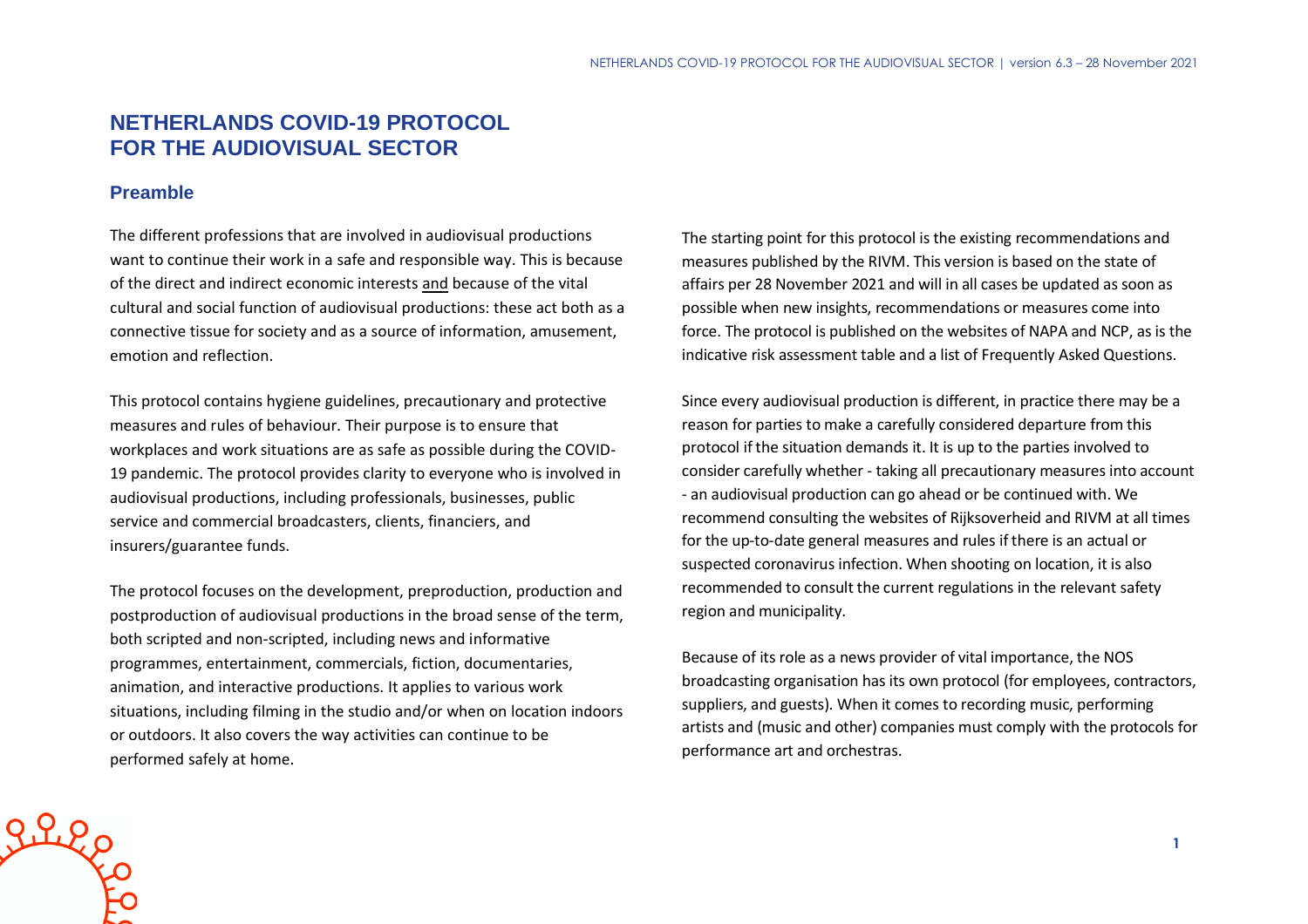# **Strategy**

The protocol is based on the occupational hygiene strategy, aimed at compliance with hygiene regulations and limiting situations where work is done within 1.5 metres of each other. Schedules must be adapted to this as much as possible.

If a distance of 1.5 metres *cannot* be maintained, additional organisational and hygienic precautions must be taken to prevent contamination.

Work from home, unless that is impossible.

#### **Preventive testing**

Riles

To further reduce the risks of the virus spreading, the task force strongly recommends - in *addition* to the precautionary measures laid down in the protocol - **preventive testing**. This means testing for the presence of the coronavirus without the person showing symptoms of COVID-19. This advice also applies to people who have been fully vaccinated or who have recovered from an infection.

Preventive testing is mandatory for persons involved in **high-risk situations**, i.e. intimate scenes with intensive physical contact, such as kissing or fight scenes (measure 48 of the protocol). Because of the higher degree of reliability, preventive testing should be carried out in these cases by means of a **PCR test**.

For all **other situations** (low + medium risk), it is advised to test preventively by means of antigen (rapid) tests, with a recommended frequency of at least twice a week. As long as a person does not develop symptoms and has not been in close contact with an infected person, daily testing is not necessary.

The reliability of a rapid or self-test depends to a large extent on whether it has been administered correctly. In order to safeguard the accuracy of the testing process and to increase the reliability of the result, we recommend that preventive testing by means of a rapid test or self-test takes place under the **supervision** of a doctor or nurse. In that case, this professional is responsible for the correct administration, use and analysis of the test. For reasons of privacy, tests must be administered in a separate room and the test result may only be read by the person being tested.

Preventive testing is not a reason to abandon the precautions described in the COVID-19 protocol. The basic precautions are the most important, including: do not come to work when you have corona-related symptoms and/or if you are a close contact of someone who has been diagnosed with corona, wash your hands often and well, keep 1,5 meters away from others, do not shake hands with other people, cough and sneeze into your elbow and ensure a good flow of fresh air.

Practical information can be found on the website [Werkgeverstesten.nl](https://www.werkgeverstesten.nl/) (in Dutch only).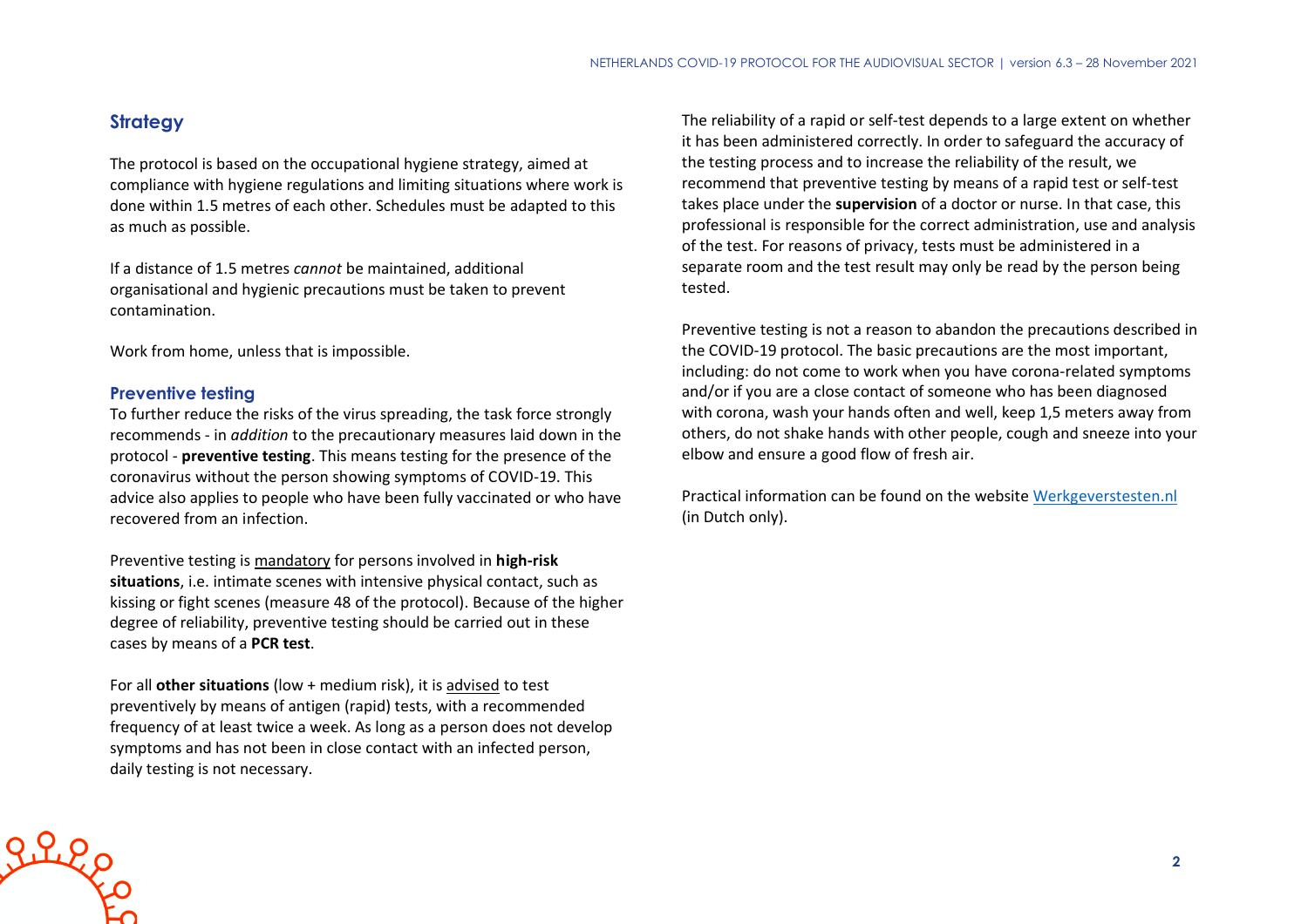## **Current**

Riles

**As of 28 November 2021, stricter corona measures are in force. These are aimed at reducing the number of contact moments per day, thus reducing the number of corona infections.**

**The new measures do not impose changes in the COVID-19 Protocol for the Audiovisual Sector. After all, the Protocol still uses the 1.5 metres distance from others as a starting point and prescribes additional precautionary measures in situations where this is not possible.**

As in the previous period, work on professional audiovisual productions may continue on the condition that all parties involved strictly adhere to the COVID-19 protocol for the audiovisual sector. These activities count as **regular business activities**, both when they take place in studio spaces equipped for this purpose and at other locations. (Executive) producers must be extra critical as to **who does or does not need to be present** at the set or work location.

*In addition to this, it is strongly recommended:*

- To draw up a **project plan** setting out how the protocol will be implemented for the specific production.
- **Appointing** one or more persons in addition to the Health & Safety Officer - to supervise compliance with the protocol.
- The use of fences or other means such as signs to clearly **demarcate** a recording location and mark it as a workplace to keep passers-by at a distance (analogous to a construction site).
- When **recording on location**, the municipality and / or Safety Region and (if applicable) local residents should always be informed in advance to avoid ambiguity.

#### **Evening lockdown**

From 28 November 2021, a so-called evening lockdown will apply, with a mandatory closing time between 17:00 and 05:00 for the catering industry, events, non-essential retail trade, certain services to the public, venues for the presentation and practice of art, culture and sport by amateurs.

Exceptions are made for the professional practice of art and culture, and other (group) activities that are necessary for the continuation of the regular activities of companies, institutions and other organisations, on the condition that no members of the public are present.

This means that rehearsals, recordings in the studio or on location for professional audiovisual productions, and streaming of performances without an audience are also permitted between 17:00 and 05:00.

#### **Audience + corona access certificate**

As of 5 June 2021, it is permitted again to admit members of the public to recordings for AV productions, both in indoor and outdoor locations. This includes talk shows, game shows and recordings of performances. The regulations for visiting theatres, cinemas, music venues and concert halls apply.

*The measures of 13 November remain in force; additional measures apply from 28 November:*

- Public is only allowed between 05:00 and 17:00.
- Fixed seating is mandatory. At locations without fixed seating and no traffic flow, no audience can be received for the time being.
- All visitors aged 13 and over must have a valid corona access certificate. In addition, a distance of 1.5 metres must be kept from others (in flow-through locations, 1 person per 5 m2 applies). It is mandatory to wear a face mask; it may only be removed at the fixed seat. The maximum group size is 1,250 people.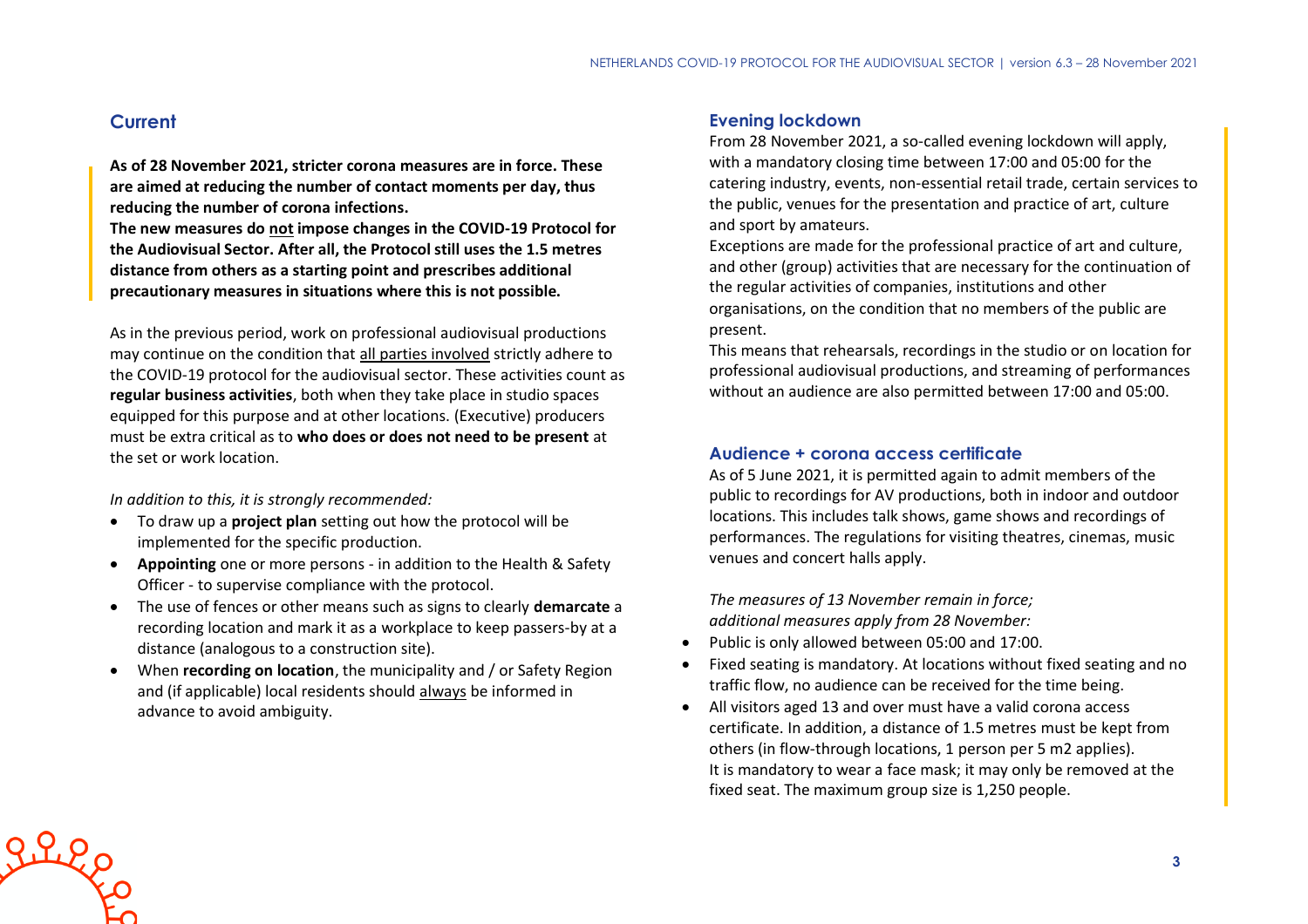- For visitors aged 14 and over, the corona ticket must be checked together with an identity document. A negative test result with a maximum validity of 24 hours can be used as a corona access card, as well as a vaccination certificate or a recovery certificate. These three types of proof can be shown via the [CoronaCheck app.](https://coronacheck.nl/en/)
- The catering facilities of cultural establishments including recording studios observe the general closing time between 17:00 and 05:00.
- The corona access certificate is intended to grant access to *members of the public*. Those who work in a professional or business capacity (employees, volunteers and artists) are exempt from the use of the corona access certificate for the time being. Persons who attend the activity on a professional or business basis and who have not been vaccinated or recovered are strongly advised to be tested prior to the activity. Please note: If you are a guest at a location where a venue owner must check visitors' corona access certificates, please inform your team that they may also be asked to show a certificate.

#### **Travel**

When travelling to and from other countries, always check the current **travel advice** and **regulations** on [Netherlandsworldwide.nl](https://www.netherlandsworldwide.nl/) (EN) / [Nederlandwereldwijd.nl](https://www.nederlandwereldwijd.nl/) (NL). The situation can change rapidly, for example because the number of infections increases or because of a new variant of the virus. Travelling to countries marked orange or red is strongly discouraged.

- The **European Digital Corona Certificate (DCC)** makes it easier for people to travel within the EU during the pandemic. The following proofs are valid: a negative test result; a vaccination certificate or proof that you have recovered from corona less than six months ago. The DCC is available through the CoronaCheck app.
- As of 1 July 2021, persons entering from non-EU countries are also exempt from the EU entry ban if they can show proof of vaccination.
- For travellers from countries or regions with a high or very high risk, **testing** and **quarantine** on arrival in the Netherlands is mandatory.

Check [Netherlandsworldwide.nl](https://www.netherlandsworldwide.nl/) (EN) / [Nederlandwereldwijd.nl](https://www.nederlandwereldwijd.nl/) (NL) to see which regulations apply. Persons up to and including 11 years of age are exempt from the testing requirement.

- Since 22 Sept., persons who have been fully vaccinated are no longer required to undergo quarantine upon their return from a high-risk area. However, people must always carry a [quarantine declaration.](https://www.rijksoverheid.nl/onderwerpen/coronavirus-covid-19/documenten/publicaties/2021/05/20/quarantaineverklaring)
- Under certain conditions, an [exception to the entry ban](https://www.government.nl/topics/coronavirus-covid-19/visiting-the-netherlands-from-abroad/exemptions-to-the-entry-ban/professionals-in-the-cultural-and-creative-sectors) and an [exception to the quarantine obligation](https://www.government.nl/topics/coronavirus-covid-19/visiting-the-netherlands-from-abroad/self-quarantine/exceptions-mandatory-quarantine) applies to persons travelling to or from the Netherlands (with the exception of countries for which a flight ban applies) in connection with activities of a Dutch cultural or creative institution or organisation. This also applies to audiovisual productions. For the exception to the entry ban you must be in possession of an [entry statement](https://www.inreisverklaringcultuur.nl/) (website in Dutch only). For the exception to the quarantine obligation, you must have a [quarantine](https://www.rijksoverheid.nl/onderwerpen/coronavirus-covid-19/documenten/publicaties/2021/05/20/quarantaineverklaring)  [declaration](https://www.rijksoverheid.nl/onderwerpen/coronavirus-covid-19/documenten/publicaties/2021/05/20/quarantaineverklaring) and a letter of invitation from the producer, broadcaster or institution concerned. If applicable, you can also make use of the exception for business travellers.
- Please note: From 26 November 2021 12.00 a flight ban applies to a number of countries with a very high risk for flights with passengers to the Netherlands and the BES islands.

On the following pages, the RIVM guidelines are translated into general measures that must be taken in the different risk situations that are **LOW**, **MEDIUM** and **HIGH RISK**. This is shown in the annex's indicative risk assessment table for the different stages of an audiovisual production per *department/discipline* and for the associated *employment positions*. This table can be used as a tool for implementing the protocol in the form of a daily routine that can be geared to the characteristics of a specific audiovisual production.

Where the text has been modified compared to version 6.2, it is marked with an orange line.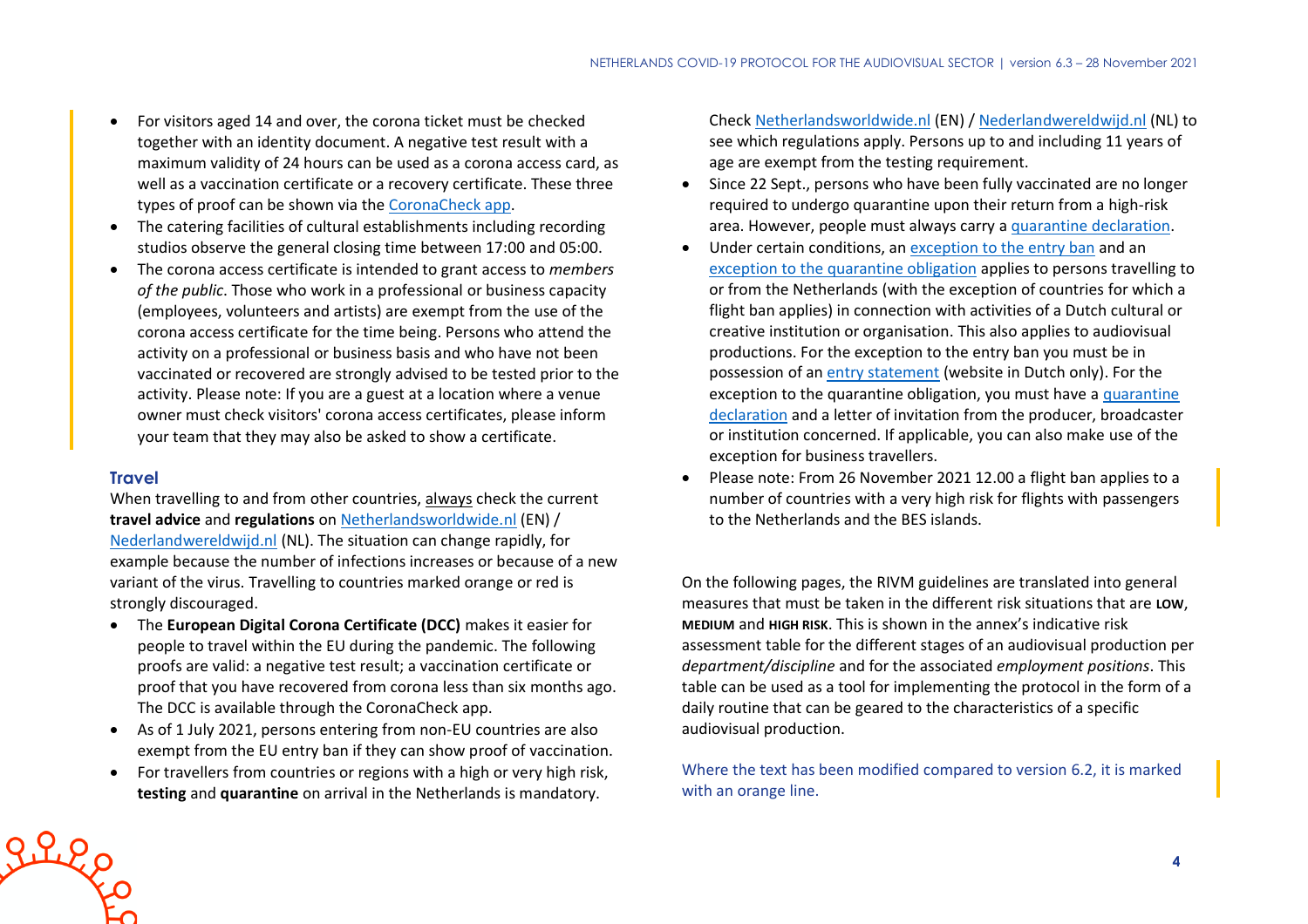## **PRECAUTIONARY MEASURES – LOW RISK**

#### **General**

The following measures that are based on the guidelines issued by the Dutch government and the RIVM must always be complied with by employees, visitors and other external parties and persons who are present at various work locations such as at the office, in the studio and when filming on location indoors or outdoors and for different productions:

- 1. Wash your hands regularly, at least 6 times a day
	- \* for 20 seconds with water and soap, then dry your hands thoroughly with a paper towel that you immediately dispose of or else use a disinfectant hand gel that contains at least 70% alcohol.
	- \* Always do the above: before going outdoors, when coming home or at your workplace, after blowing your nose, after travelling on public transport, and of course before eating and after you have been to the toilet.
- 2. Don't touch your face at all or else do so as little as possible.
- 3. Cough and sneeze into the inside of your elbow.
- 4. Blow your nose in a paper handkerchief that you then dispose of and wash your hands.
- 5. Keep as much as possible 1.5 metres (2 armlengths) away from anyone not living in your house. Children up to the age of 12 do not have to keep a distance of 1.5 metres.
- 6. Don't shake any hands.

Riego

- 7. If you have any cold symptoms, such as nasal catarrh, runny nose, sneezing, sore throat, slight cough, sudden loss of smell and/or taste or raised temperature up to 38 degrees Celsius? Stay at home and make a test appointment; you can only go outside for this purpose. For housemates without symptoms, the rules that everyone in the Netherlands is subject to apply (see point 1-6). As soon as one of the other housemates also develops symptoms, this person should also be tested. Follow the quarantine regulations of the National Government and RIVM.
- 8. If you have cold symptoms and a fever (38 degrees Celsius or higher) and/or shortness of breath and you feel sicker? Stay at home and make a test appointment; you can only go outside for this purpose. Housemates are not allowed to go outside until the results of the test are known, even if they have no symptoms themselves. As soon as one of the other housemates also develops symptoms, this person should also be tested. Follow the quarantine regulations of the National Government and RIVM.
- 9. Do not share phones or other devices/items with each other.
- 10. Make sure that work sites are well-ventilated and air them regularly.
- 11. Decide on the maximum number of people permitted at the work site so that the 1.5 metre distance can be maintained as much as possible, including when entering the location. Take into account room to move and walk as well as the space taken up by furniture and equipment. Make sure there are enough separate dressing rooms.
- 12. Keep to the minimum number of m2 per person prescribed by the RIVM for business activities.
- 13. Stop groups forming unnecessarily by using a rotating system for breaks and/or by using multiple rooms/areas.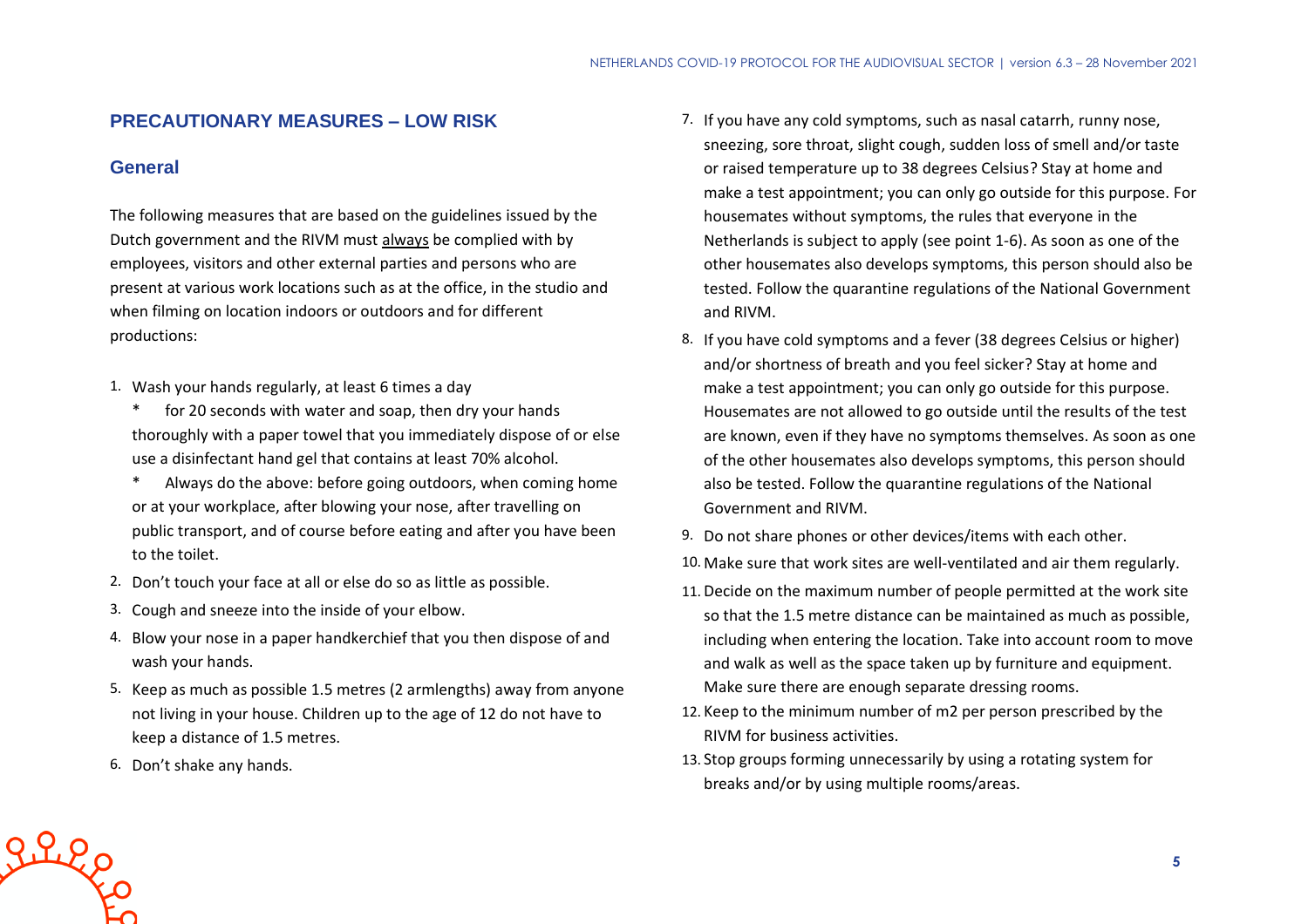- 14. Make sure the work site is cleaned every day and, where necessary, inbetween. Pay particular attention to the frequently used hand contact points. Use the **[general hygiene guidelines](https://www.rivm.nl/hygienerichtlijnen/algemeen)** of the LCHV (Dutch National Center for Hygiene and Safety).
- 15. Make sure that all persons at the work site are familiar with the instructions and precautionary measures and display them prominently.

# **Development, research, preproduction, postproduction**

- 16. Where possible, deploy a 'work from home' policy for all work that does not necessarily have to be done at the office or on location, such as script development, research and editorial work.
- 17.Organise discussions and meetings so that they can be carried out/held as much as possible by phone, by videoconference or by using other digital means of communication.
- 18.Organise casting sessions, auditions or other preproduction work and postproduction work so that these activities can be carried out 'remotely' where possible.
- 19. For necessary site visits, consultation meetings, working on location or postproduction work, keep the number of participants to a minimum and comply with the hygiene rules and the 1.5 metre distance (including by reorganising workplaces, laying out walking routes etc.).
- 20. For on-site viewings, comply with the NVBF protocol (Dutch Exhibitors Association).
- 21. Wear a face mask if persons from different households travel in the same car (and other private transport) to the place of work. Wear a face mask on public transport and avoid rush hour. In other transport such as taxis, passenger vans and coaches, a health check in advance is mandatory, as is wearing a face mask.
- 22. Drivers of production vehicles clean their steering wheel and the surface around it after every drive. When production vehicles are used for passenger transport, a health check in advance is mandatory, as is wearing a face mask.
- 23. Schedule and organise shooting days (and their preparation) so that workflows succeed each other as much as possible and do not overlap each other (i.e. one department completes its work before the next department arrives to start its work).
- 24. Work in set teams as much as possible.
- 25. For multi-day shootings, plan the work to work on consecutive days as far as possible.
- 26. Establish a maximum number of employees per department/discipline who must or may be present for certain activities, so that a distance of 1.5 metres can be maintained on the work floor as much as possible.
- 27. Work out beforehand which employees are strictly necessary to carry out the work when filming/shooting. Use coloured armbands or other means to ensure you can identify which staff are from which department/discipline. In this way it can be made clear who has to be and who is permitted to be - present at the work site. The changing over of groups of (or individual) employees must be performed systematically, must be announced and must use walking routes that comply with the 1.5 metre distance as much as possible.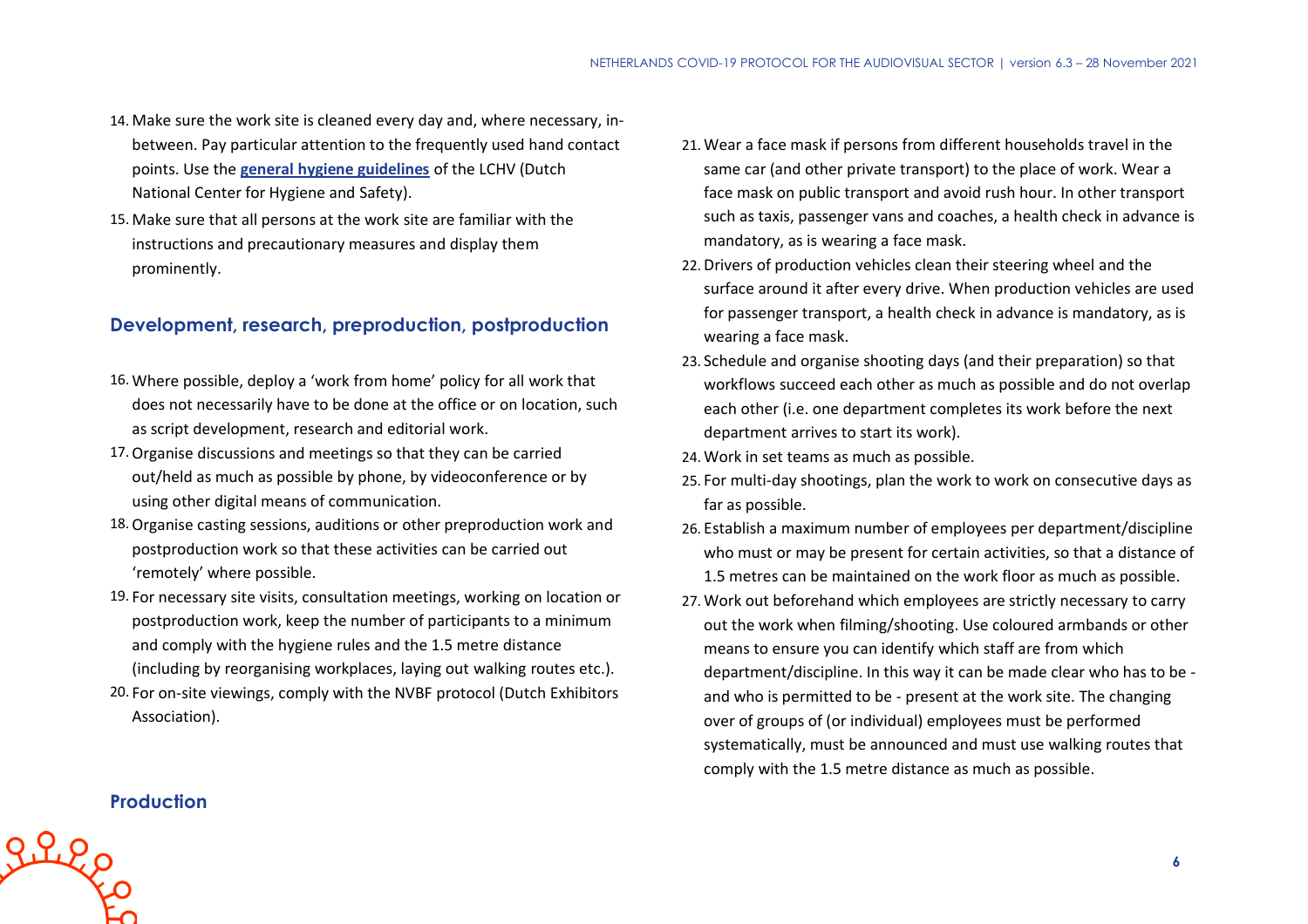- 28. Also lay out walking routes at spots where there is a risk of people 'accumulating/gathering' (such as the coffee corner, canteen/catering areas, toilets) in order to create as much one-way traffic as possible and to prevent the people flows from 'crossing'. Attach 1.5 metre markings to monitor and enforce the distance.
- 29. Where necessary, employ people to manage the toilet facilities and catering rooms/areas.
- 30. If catering facilities are provided: hand out drink and food in oneperson packages; serve drinks and food or place them on a pickup table. Catering staff shall ensure extra good hand hygiene.
- 31. When filming outdoors, make sure you have additional assistance for crowd control, in order to prevent gatherings. Make sure that the 1.5 metre distance is clearly marked.
- 32. Avoid unnecessary visits to sets and do not have too many spectators.
- 33. If third-party locations are used or hired, do not use these locations if the owners or permanent users of this location - or their family members - have cold symptoms and fever (38 degrees Celsius or above) and/or shortness of breath if they also use the rooms/areas daily or otherwise.
- 34. When it comes to the size, weight and operation of equipment/devices, opt for 1-person use/operation whenever possible.
- 35. Deploy additional equipment/devices to be able to keep to the 1.5 metre distance when filming (such as: monitors, poles etc.).
- 36.Use personal devices, equipment and resources as much as possible. Tools are preferably not shared.
- 37. Clean your hands before and after using equipment, tools and other utensils, including those provided by suppliers. If necessary, clean equipment and materials in between.

Riles

- 38. Appoint a Health & Safety Officer who is responsible for and controls the monitoring of and compliance with the applicable protocol. To improve efficiency, if possible combine these duties with another position, such as that of the BHV/EHBO (company emergency response & first aid) officer and/or the sustainability manager.
- 39. Provide all persons in advance with a form detailing the precautionary measures to be complied with and the cases where employees must stay at home. Before the work starts, the Health & Safety Officer will ask all persons to declare that they have read and understood the information. Permission to take body temperature may be requested or else this can be taken in a non-invasive manner without this data being recorded or passed on. Ask freelancers to sign a declaration that they have read this protocol and annex, that they agree to comply with them and that in high-risk situations they will provide relevant personal details to the production's insurer(s) upon request.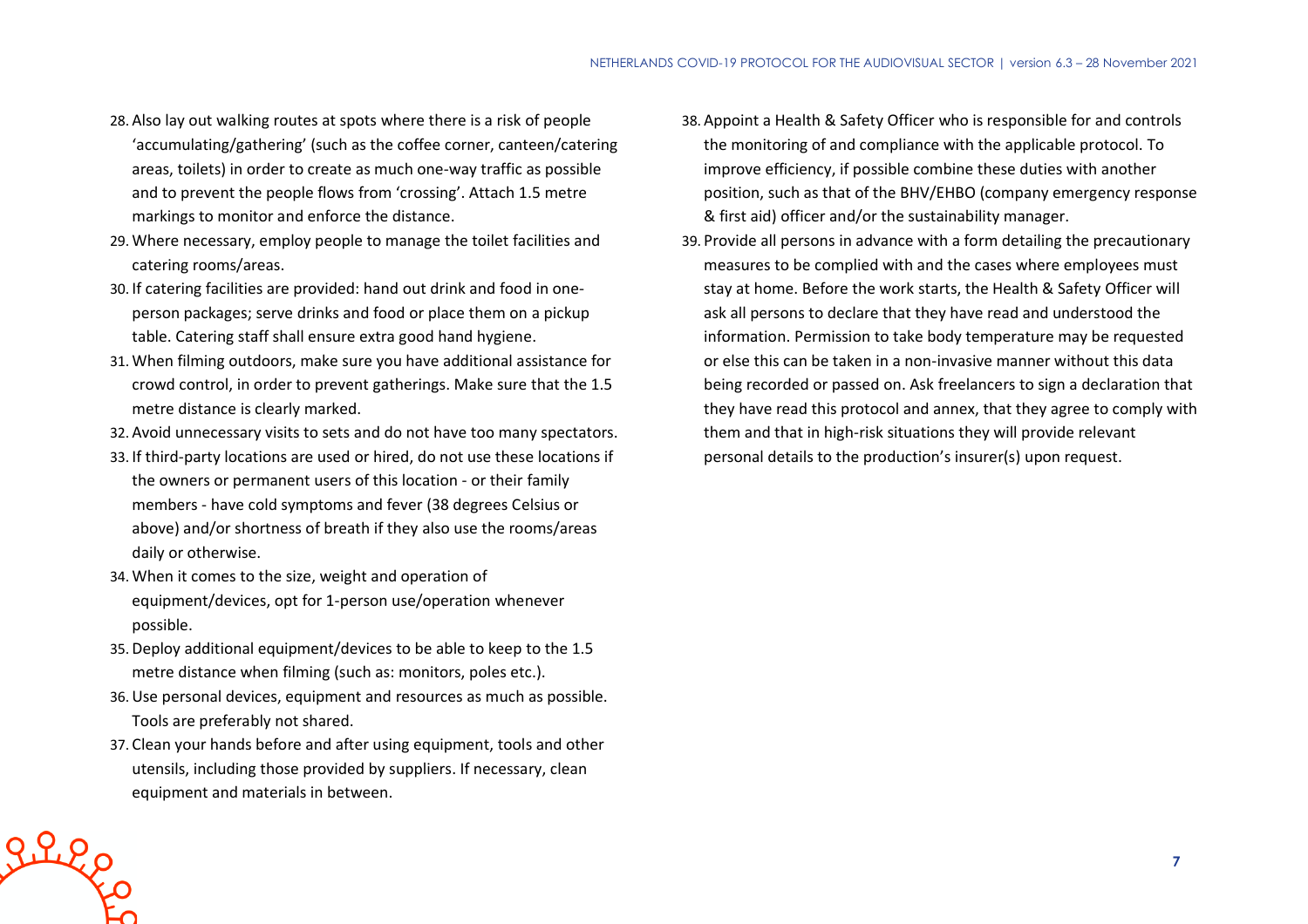#### **PRECAUTIONARY MEASURES – MEDIUM RISK**

All the measures described under **PRECAUTIONARY MEASURES – LOW RISK** plus the following **additional measures** if a distance of 1.5 metres cannot be maintained. The following conditions apply:

- \* Limit such situations.
- \* Schedules must be adapted to this as much as possible.
- \* Cluster work that takes place at less than 1.5 metres on one day where possible.
- \* This only applies to a limited, manageable and controllable group of workers with repeated contacts.

#### **General**

40. For permanent workplaces (such as mobile production units/broadcast vans and recording with an audience) where the 1.5 metre distance cannot be maintained: deploy additional safety features such as mobile partitions made of plexiglass or plastic.

**Work in the field of e.g. clothing / styling / costume, make-up / hair, sound (channels), stunts, acting/figuring, performing, presenting and judging.**

41. Actors, presenters, performers, extras, jury members and other participants have to take care as much as possible of their own clothing/styling/outfit and make-up/hair and the attachment of any audio transmitters.

- 42. If clothing/styling and make-up/hair is provided by a single employee or for live-instructions of stunts: always maintain good hand hygiene and use face masks where necessary.
- 43. The same applies if an employee attaches audio transmitters to actors, presenters, jury members and other participants or guests.
- 44. All props used by an employee are personal (such as make-up) or else are only to be used a single time per actor, presenter, participant, jury member, extra or guest. Use a clearly-defined control system (e.g. logbook, colour/date stickers).
- 45. If devices, equipment and materials need to be passed on (such as the camera and lenses for fiction shootings): ensure good hand hygiene. If necessary, clean the equipment and materials in between times (e.g. for each set-up).
- 46. In addition to point 39, any person who cannot maintain a distance of 1.5 metres during their work, will be explicitly told by the Health & Safety Officer that they must not have had any COVID-19-related symptoms in the past 24 hours, before they are allowed to cooperate or come to the work site. They may be asked to provide their body temperature or else this can be taken in a non-invasive manner without this information being recorded or passed on.